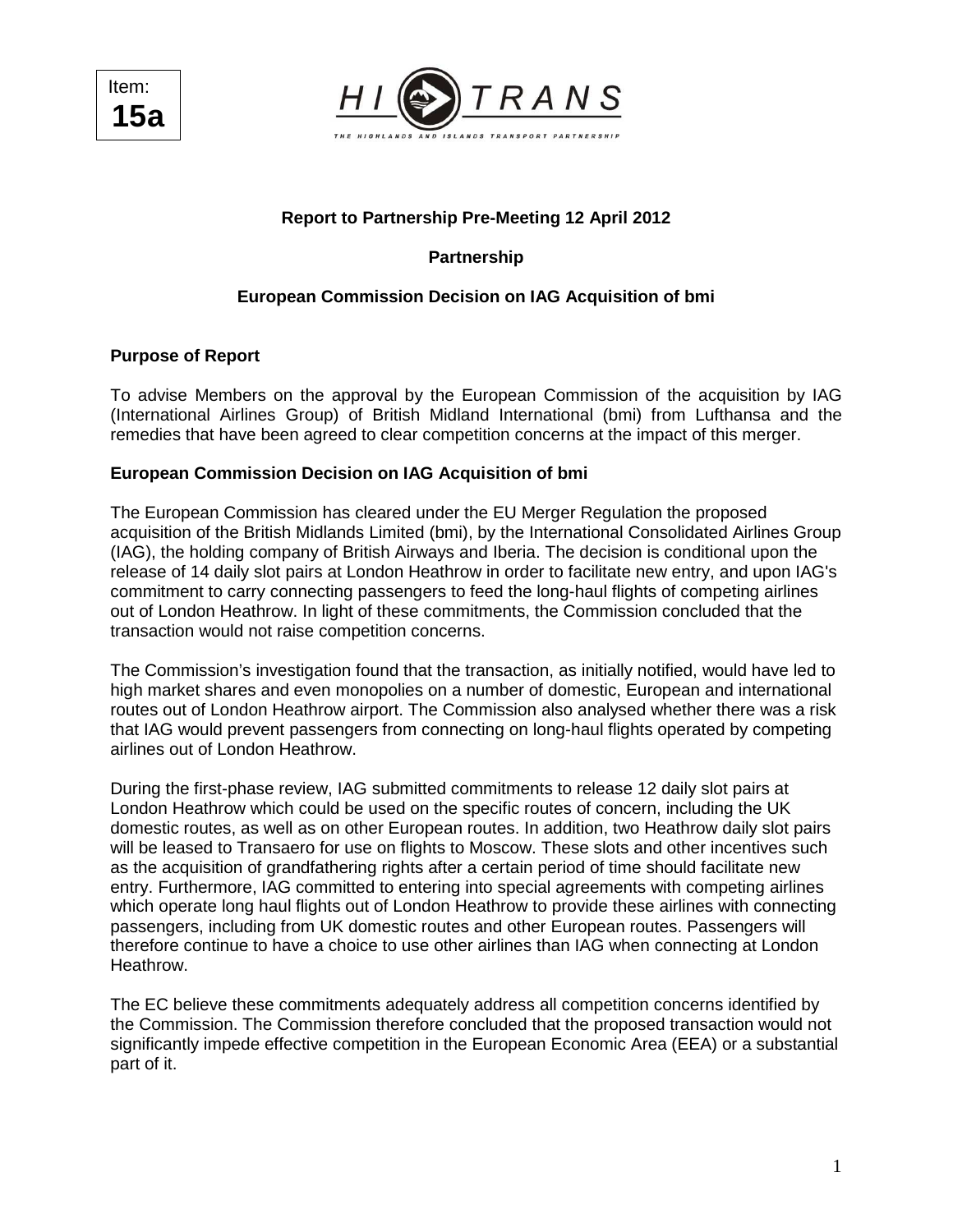## **Disposal of Slots at Heathrow**

The latest information in the public domain suggests that the EC has split the 14 slots into three separate groups: seven pairs that have to be used between Heathrow and Scotland; the two Transaero slots; and five further daily slots with various destination restrictions.

The assumption would be that the slots will be distributed to existing UK regions with BA and bmi services to London Heathrow. However there may be an opportunity for an approach to be made to those Airlines that express an interest in these slots to consider using some of the slots to provide links to other UK regions.

HITRANS is currently developing a North of Scotland Air Issues Evidence Note on behalf of HITRANS and Nestrans. This project aims to promote the need for the North of Scotland to have better access to global markets. It has long been our belief that the best opportunity to connect the Highlands with the world is through a service from Inverness to London Heathrow.

The draft version of the Air Issues Evidence Note has identified that while a significant number of passengers use Inverness Airport for travel to Airports in the London area the majority of passengers travel point to point. Data available from the CAA for Inverness Passenger Traffic in 2009 shows that 311,451 passengers travelled between Inverness and London airports (Gatwick and Luton) with only 51,792 connecting for onward air travel. Significantly in the same year 60,000 journeys were made by passengers from the Inverness Airport catchment area using other Scottish Airports as the means of travel to reach London Heathrow. This highlights the significant level of demand that exists for travel from the region to Heathrow, and the extent to which passengers are effectively paying a premium for such journeys both in terms of time and cost through having to travel to other Scottish Airports before commencing their air travel.

HITRANS should seek to engage with Highlands and Islands Airports Limited (HIAL) and other key stakeholders within the region including Highlands and Islands Enterprise and business representatives on developing a case for supporting the provision of a route linking Inverness with London Heathrow, reinstating the one lost in the last decade when slots at Heathrow previously used were effectively transferred to long-haul operations. The case for the Inverness link to be included in any package proposal should be made to potential bidders for the 7 slot pairs being released for UK regional access to London Heathrow. Virgin and Aer Lingus have already publicly expressed an interest in these slots. Virgin in particular have advocated that all the Heathrow slots should go to one bidder to increase competition to IAG airlines at London Heathrow.

The case for the establishment of a London Heathrow link from Inverness should consider the feasibility of a number of options including single or twice daily service. The possible impact of the service on existing routes from Inverness (particularly those to London Gatwick and Amsterdam) should also be considered. The potential economic benefit a service linking Inverness to London Heathrow would bring to the Highlands and Islands as a gateway to significantly enhanced international connectivity cannot be understated.

## **Budget Implications**

There may not be any specific requirement for budget to be allocated to support the case for an Inverness to London Heathrow service to be established utilising slots released through the IAG acquisition of bmi, although there may be a need to seek the services of airline industry experts to help put together the most robust case. The content of Air Issues Evidence Note work is at an advanced stage and can be used as a base for making the case in what will be a very short window of opportunity.